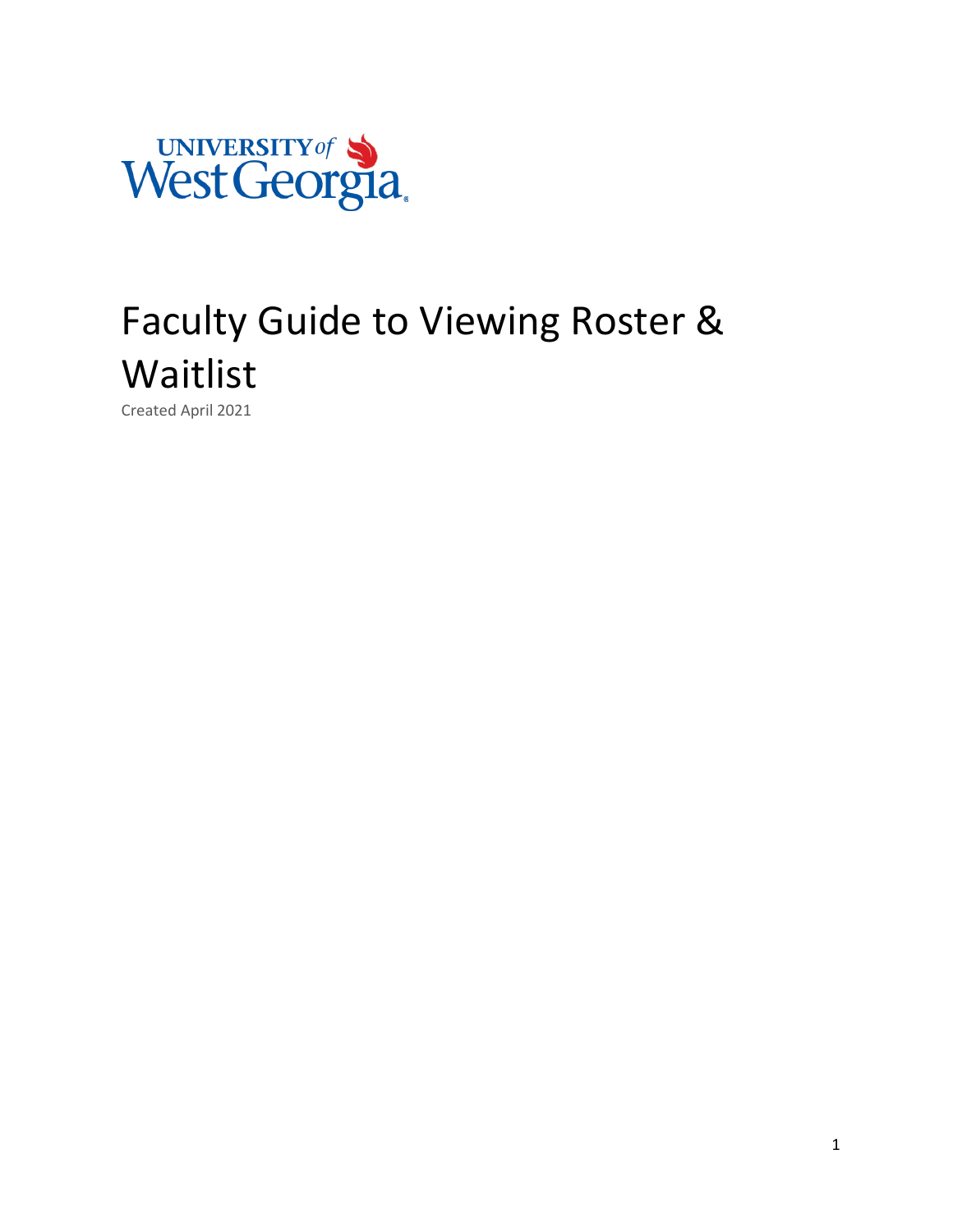# Contents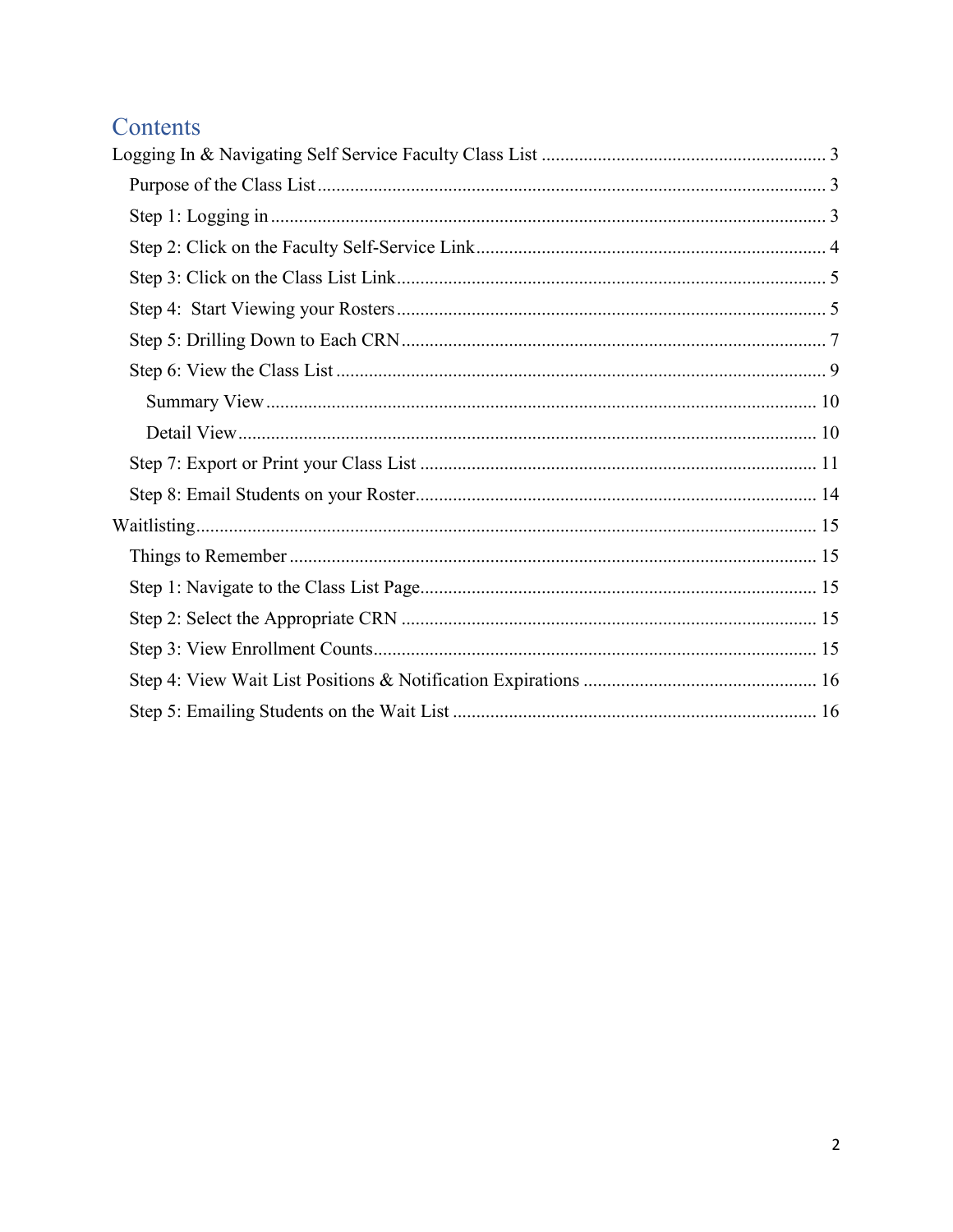# <span id="page-2-0"></span>Logging In & Navigating Self Service Faculty Class List

#### <span id="page-2-1"></span>Purpose of the Class List

- View Faculty Schedule
- View Student Rosters
- View summary of Class List and Waitlist Students
- View the Enrollment Counts for your Roster
- View the Course Catalog and Schedule Listing for Faculty Schedule
- Email one or more students in a class: If you are emailing more than 1 student, please use the bcc feature to email students. Email addresses are not considered directory information at UWG.
- Print Class List or Waitlist Summary
- Export Class List or Waitlist Summary

#### <span id="page-2-2"></span>Step 1: Logging in

- Login to Banweb from the [Banner Resources](https://www.westga.edu/its/banner-resources.php) webpage by selecting Banner Web under the 'Production Environment' heading, using your UWG credentials.
- Click on the 'Faculty Services' tab shown in the first image or the "Faculty and Advisors" link as shown in the second image.

|        | Personal Information Student Services & Financial Aid Faculty Services |  |
|--------|------------------------------------------------------------------------|--|
| Search | Go                                                                     |  |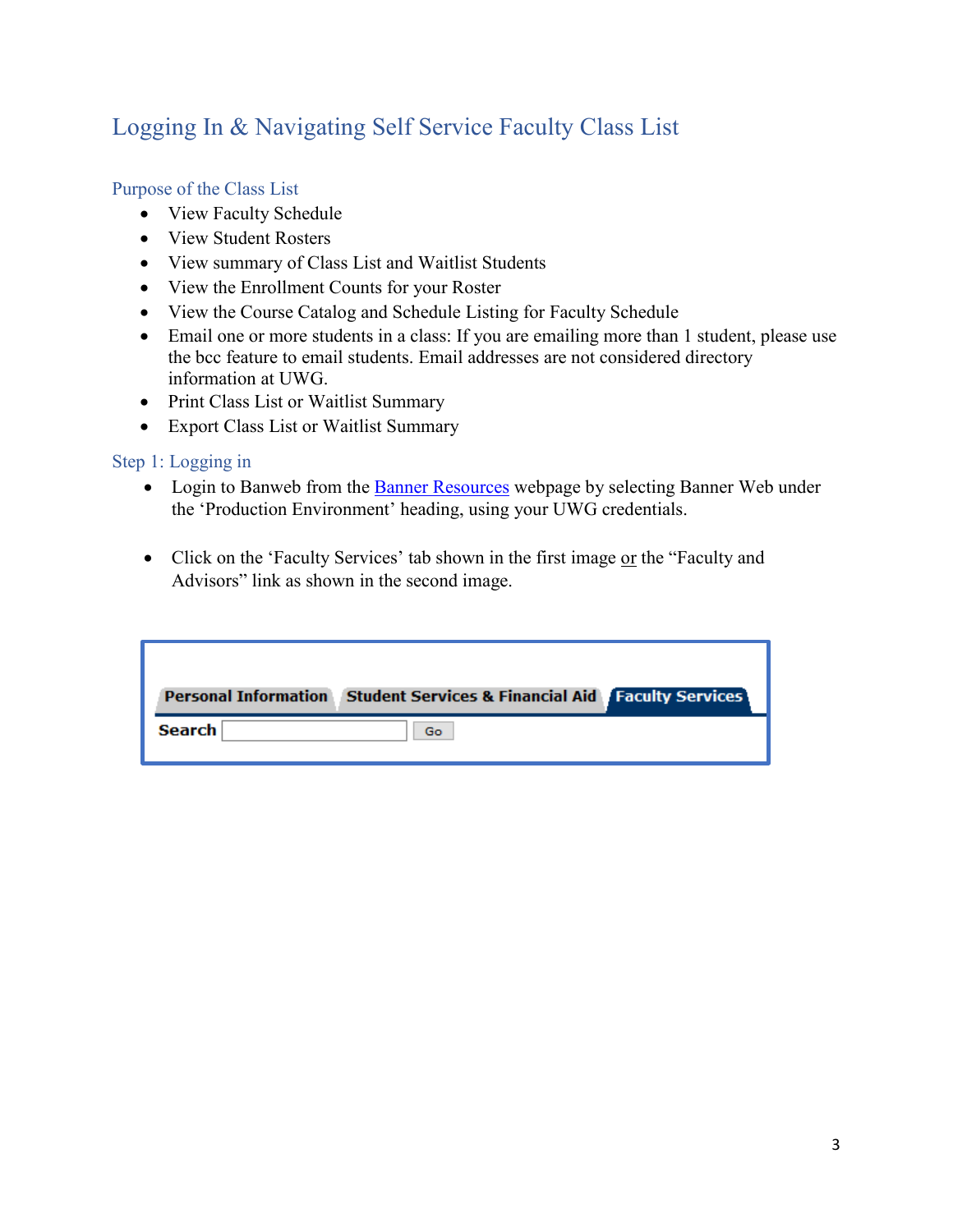#### **Main Menu** Personal Information View or update your address(es), phone number(s), e-mail address(es), emergency contact information, Student Services and Financial Aid Apply for Admission, Register, View your academic records and Financial Aid **Faculty and Advisors** Enter Grades and Registration Overrides, View Class Lists and Student Information Wolf Watch Sign On Advising Tracking and Degree Audit Wolf Watch Advising Tracking and Degree Audit **Transfer Articulation Student Transfer Evaluation** Who is my advisor Campus Carry Banner Batch Job Application Areas Banner Batch Job Application Areas **RELEASE: 8.9.1.3**

#### <span id="page-3-0"></span>Step 2: Click on the Faculty Self-Service Link

| <b>Search</b><br>Go.<br>Faculty & Advisors Menu<br><b>Advisor Menu</b><br>View a student's transcript; View a student's grades; Remove Advisor Holds.<br>Attendance/Roster Verification<br>Crosslisting<br>Combine multiple sections into one<br>Faculty Self-Service (New)<br>Registration Add/Drop/Withdraw (Classic)<br>Registration Add/Drop/Withdraw (New) | <b>Personal Information</b><br><b>Student Services &amp; Financial Aid   Faculty Services</b> |
|-----------------------------------------------------------------------------------------------------------------------------------------------------------------------------------------------------------------------------------------------------------------------------------------------------------------------------------------------------------------|-----------------------------------------------------------------------------------------------|
|                                                                                                                                                                                                                                                                                                                                                                 |                                                                                               |
|                                                                                                                                                                                                                                                                                                                                                                 |                                                                                               |
|                                                                                                                                                                                                                                                                                                                                                                 |                                                                                               |
|                                                                                                                                                                                                                                                                                                                                                                 |                                                                                               |
|                                                                                                                                                                                                                                                                                                                                                                 |                                                                                               |
|                                                                                                                                                                                                                                                                                                                                                                 |                                                                                               |
|                                                                                                                                                                                                                                                                                                                                                                 |                                                                                               |
|                                                                                                                                                                                                                                                                                                                                                                 |                                                                                               |
|                                                                                                                                                                                                                                                                                                                                                                 |                                                                                               |
|                                                                                                                                                                                                                                                                                                                                                                 |                                                                                               |
|                                                                                                                                                                                                                                                                                                                                                                 | Student Menu                                                                                  |
| Display student information; View a student's schedule; Process registration overrides; Process a student's registration; Change a student's class options.<br><b>RELEASE: 8.9.1.3</b>                                                                                                                                                                          |                                                                                               |

This will take you to the new Self Service Banner 9 Faculty Services Page.

Once you are on the new Faculty Self-Service page in SSB9, you can **return to the Faculty & Advisor Menu** in version 8 by clicking on the 4-square menu in the upper left corner of the UWG Banner, selecting Banner, Faculty and Advisors, then whichever link in BanWeb Version 8 you wish to view.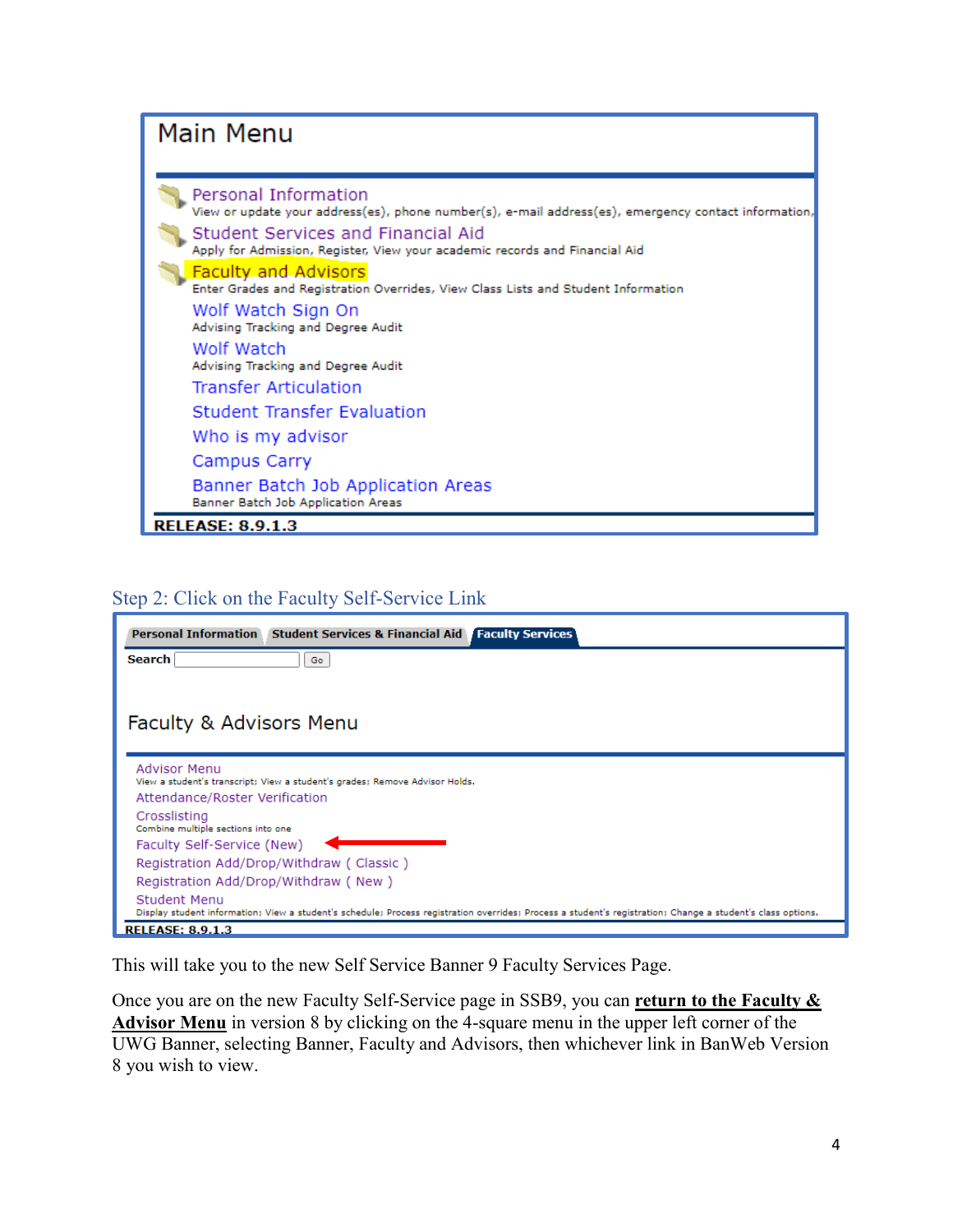## <span id="page-4-0"></span>Step 3: Click on the Class List Link

| <b>Faculty Services</b>                                                                                                                                                                                                                                                                                  |
|----------------------------------------------------------------------------------------------------------------------------------------------------------------------------------------------------------------------------------------------------------------------------------------------------------|
| Hellol<br>Welcome to the entry page for Banner Faculty, From here, you can navigate to the following pages by clicking on the links below or by using the 4-Square Menu in<br>the upper left of this screen. This 4-Square Menu can be used to navigate back to the BanWeb Version 8 Menu items as well. |
| • Faculty Grade Entry<br>• Attendance/Roster Verification<br>• Class List<br>For resource guides to assist you with navigating the above pages, please visit the Registrar Resources for Faculty/Staff Webpage. If you have any questions,<br>please email the Office of the Registrar.                  |

#### <span id="page-4-1"></span>Step 4: Start Viewing your Rosters

You are now on the CRN Listing Page. From this page, you can select which term you would like to view or select "All Terms" to view all of your rosters available. Use the dropdown menu which defaults to All Terms to change the term.

In addition to selecting the terms you wish to view, you can also change the columns around or limit what is visible on your screen. To re-organize the columns, simply click on a column heading and drag it and drop it in the new location. In the example below, the "Enrollment Count" column has been moved to the left.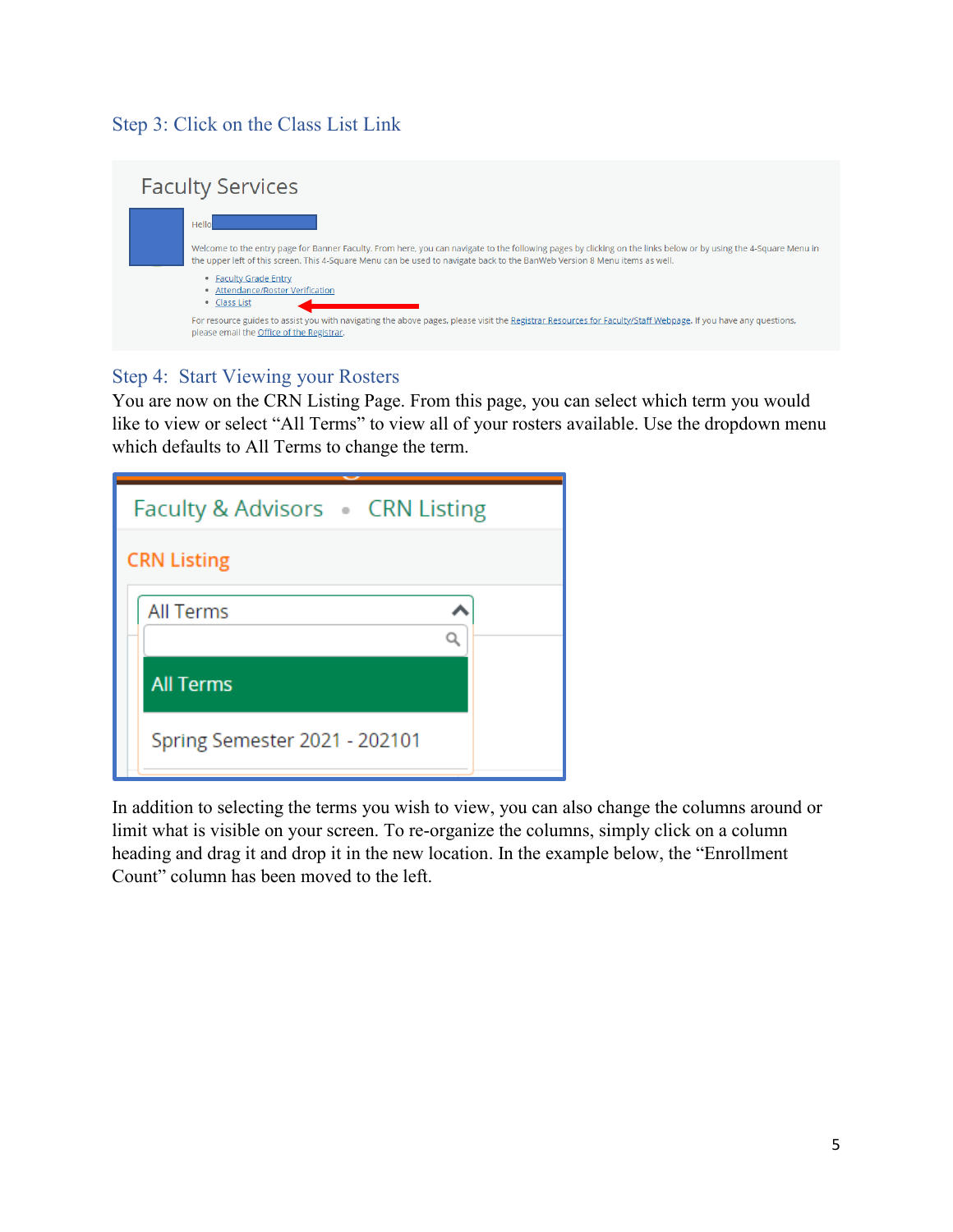| <b>CRN</b> Listing                                             |                     |                            |                                                 |                                            |                     |                                  |                     |
|----------------------------------------------------------------|---------------------|----------------------------|-------------------------------------------------|--------------------------------------------|---------------------|----------------------------------|---------------------|
| <b>All Terms</b>                                               | $\checkmark$        |                            |                                                 |                                            |                     |                                  |                     |
| <b>Select Course</b>                                           |                     |                            |                                                 |                                            |                     |                                  |                     |
| Subject                                                        | $\hat{\mathcal{C}}$ | <b>Course Title</b>        | $\hat{\mathbin{\mathop{\scriptstyle\smile}}\,}$ | <b>CRN</b>                                 | $\hat{\mathcal{C}}$ | <b>Enrollment Count</b>          | $\hat{\mathcal{C}}$ |
| CRIM 4255, E01                                                 |                     | Youth, Crime and Community |                                                 | 50123                                      |                     | $\mathbf{1}$                     |                     |
| <b>CRN Listing</b><br><b>All Terms</b><br><b>Select Course</b> |                     | $\checkmark$               |                                                 |                                            |                     |                                  |                     |
| Subject                                                        | $\hat{\mathcal{C}}$ | <b>Enrollment Count</b>    |                                                 | $\hat{\mathcal{C}}$<br><b>Course Title</b> |                     | $\hat{\mathbb{C}}$<br><b>CRN</b> |                     |
| CRIM 4255, E01                                                 |                     | 1                          |                                                 | Youth, Crime and Community                 |                     | 50123                            |                     |

To remove or add columns, use the dropdown on the righthand side of your screen next to the mini Parthenon. Note that CRN and Course Title cannot be removed from the view.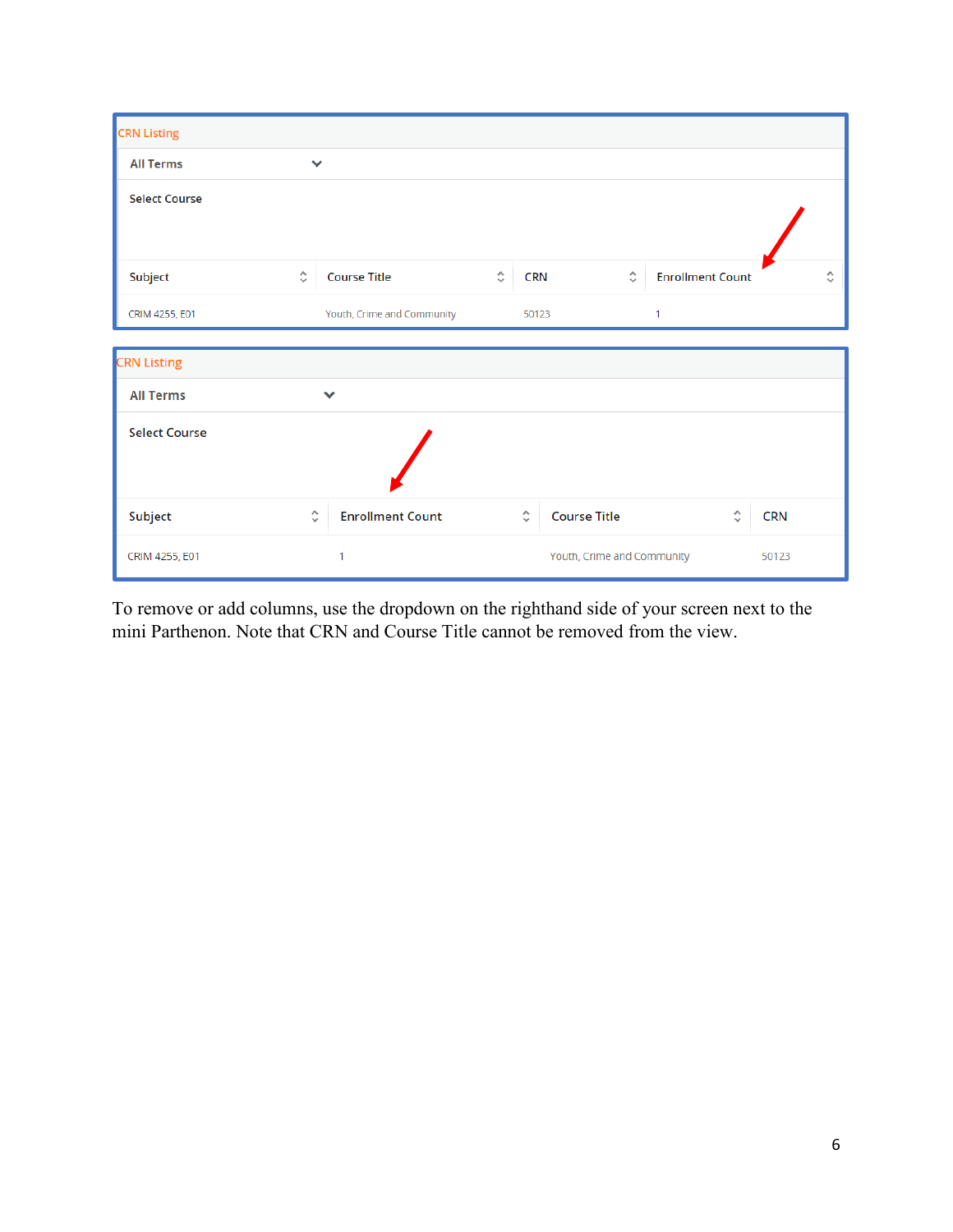

# <span id="page-6-0"></span>Step 5: Drilling Down to Each CRN

You may notice, there do not appear to be hyperlinks on the Class List page, but there are.

**Click on the CRN Number** to view the following Class Details:

\*\*\*Please note the information you will see under Course Description will be information entered into the Section Long Text field in SSATEXT for the section, not the course description from the Academic Catalog.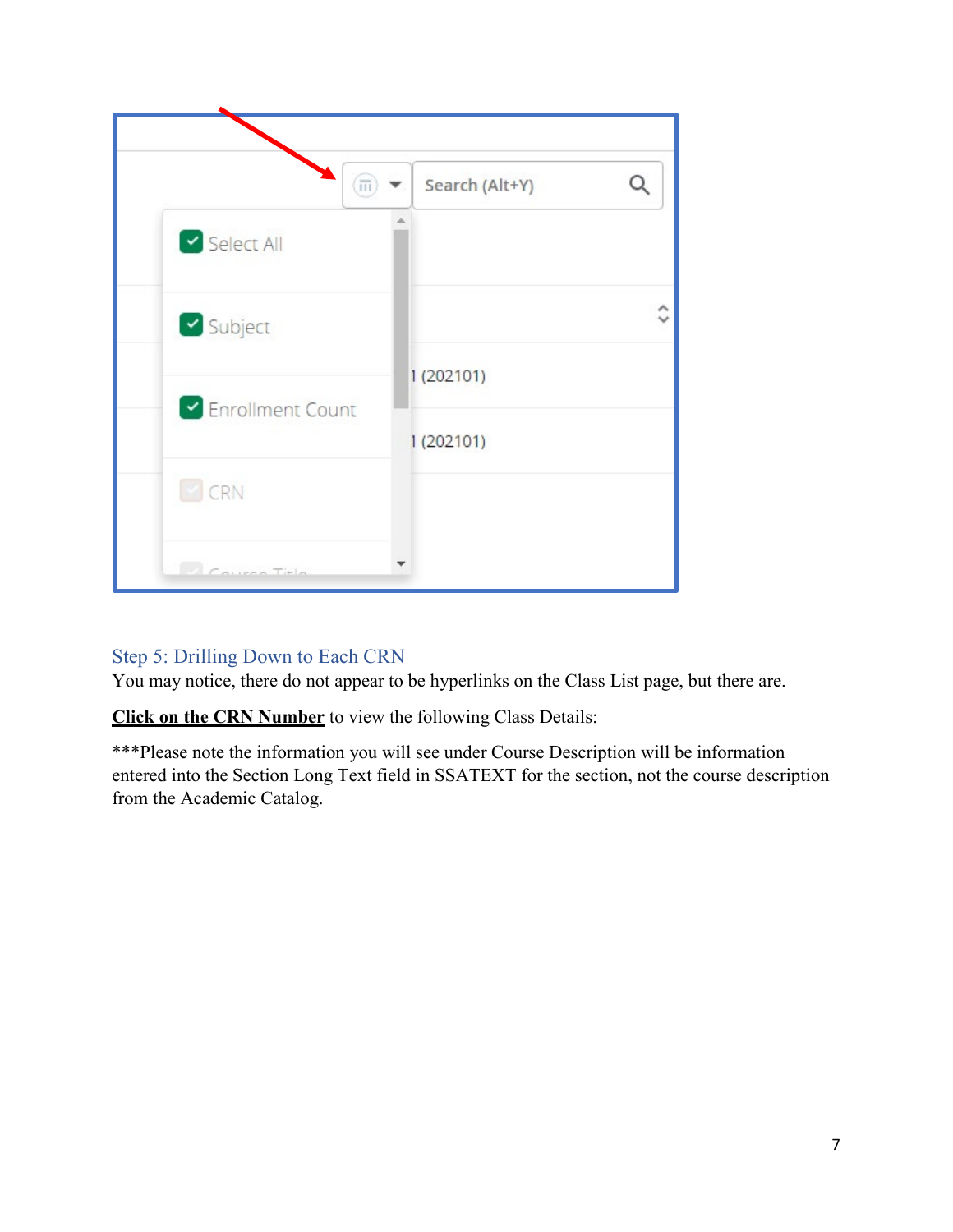#### Class Details for Art Appreciation Visual and Performing Arts 1100 1AG

Term: 202101 | CRN: 11563

| <b>Class Details</b>            | <b>Associated Term: Spring Semester 2021</b><br>CRN: 11563             |
|---------------------------------|------------------------------------------------------------------------|
| <b>Bookstore Links</b>          | Campus: eCore<br>Schedule Type: Asynchronous Instruction               |
| <b>Course Description</b>       | <b>Instructional Method: 100% Online</b><br><b>Section Number: 1AG</b> |
| <b>Attributes</b>               | <b>Subject: Visual and Performing Arts</b><br>Course Number: 1100      |
| <b>Restrictions</b>             | <b>Title:</b> Art Appreciation<br><b>Credit Hours: 3</b>               |
| <b>Instructor/Meeting Times</b> | Grade Mode: No Section specified grade mode,                           |
| <b>Enrollment/Waitlist</b>      | please see Catalog link below for more<br>information.                 |
| Corequisites                    |                                                                        |
| Prerequisites                   |                                                                        |
| <b>Cross Listed Courses</b>     |                                                                        |
| <b>Linked Sections</b>          |                                                                        |
| Fees                            |                                                                        |
| Catalog                         |                                                                        |

**Click on the Course Title** to see the following Course Details:

\*\*\*Please note the information you will see under Course Description will be the Course Description from the Course Level and should match the description in the Academic Catalog for the specified term.

8

 $\times$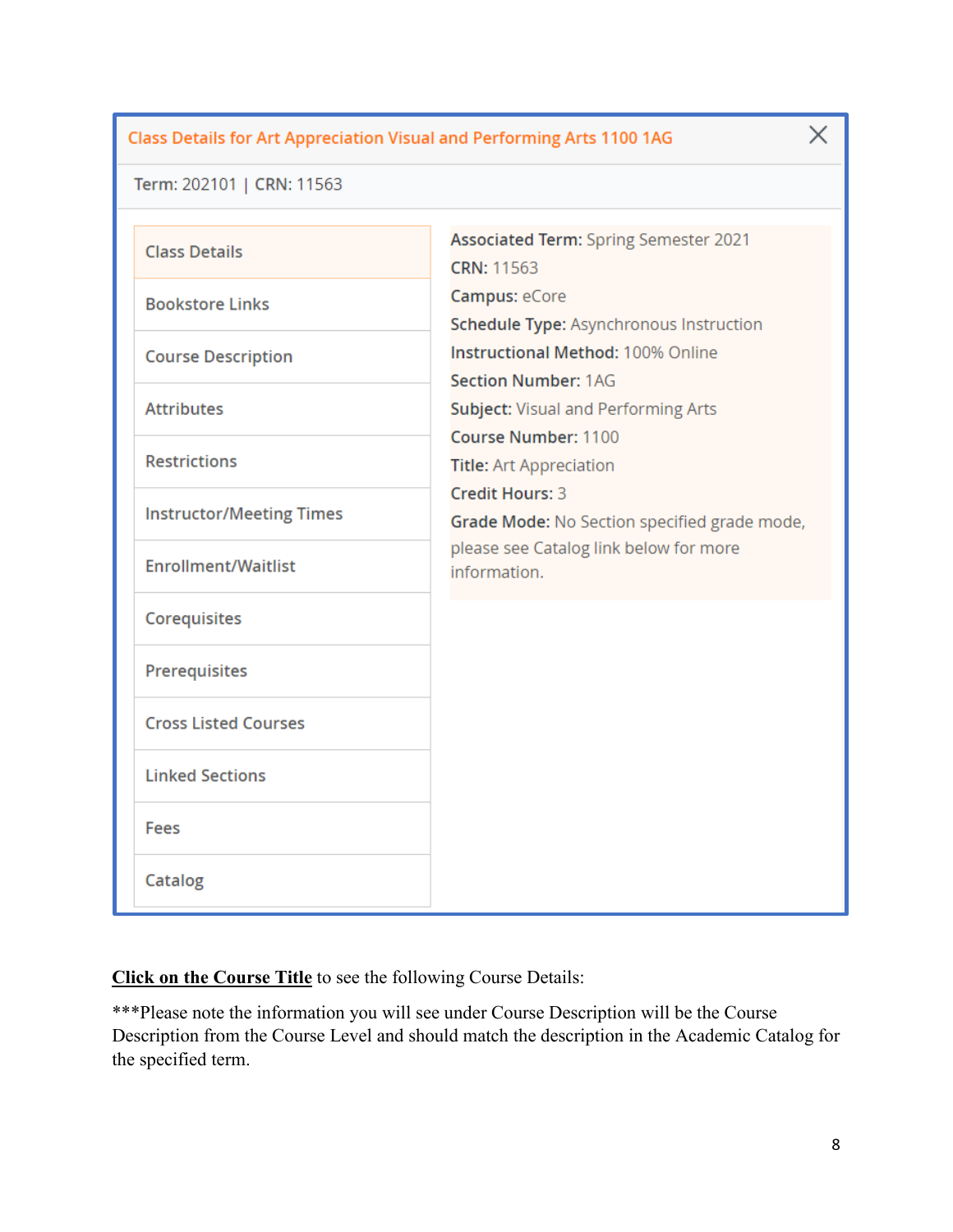| <b>Course Details for ARTS 1100, Art Appreciation</b> |                                                                     |  |  |  |  |  |
|-------------------------------------------------------|---------------------------------------------------------------------|--|--|--|--|--|
| Term: 202101                                          |                                                                     |  |  |  |  |  |
| Catalog                                               | Title: Art Appreciation<br>College: Coll of Arts/Cult.& Sci Inq. 20 |  |  |  |  |  |
| <b>Course Description</b>                             | Division:<br>Department: Art, History & Philosophy AHP              |  |  |  |  |  |
| <b>Attributes</b>                                     | Hours:<br>Credit Hours: 3                                           |  |  |  |  |  |
| <b>Restrictions</b>                                   | Lecture: 3<br>Lab:                                                  |  |  |  |  |  |
| Corequisites                                          | Other:<br>Levels:                                                   |  |  |  |  |  |
| Prerequisites                                         | Undergraduate-Semester System US<br><b>Grading Modes:</b>           |  |  |  |  |  |
| <b>Fees</b>                                           | Academic Renewal L<br>Undergrad. Standard Letter N                  |  |  |  |  |  |

Click on the white space in any column within the row for which you wish to pull up the roster.

| <b>CRN Listing</b>   |                                      |                                  |                                                |                                      |
|----------------------|--------------------------------------|----------------------------------|------------------------------------------------|--------------------------------------|
| <b>All Terms</b>     | $\checkmark$                         |                                  |                                                |                                      |
| <b>Select Course</b> |                                      |                                  |                                                |                                      |
| Subject              | $\hat{\cdot}$<br><b>Course Title</b> | $\hat{\mathbb{C}}$<br><b>CRN</b> | $\hat{\mathcal{L}}$<br><b>Enrollment Count</b> | $\hat{\mathcal{L}}$<br><b>Status</b> |
| ARTS 1100, 1AG       | Art Appreciation                     | 11563                            | $\overline{4}$                                 | Active                               |
| NURS 2101, 91        | Pathophysiology & Pharm I            | 12654                            | 41                                             | Active                               |

#### <span id="page-8-0"></span>Step 6: View the Class List

Once you have clicked on the white space between columns, from the CRN Listing page, to select the CRN you wish to review, you will see your Class List/Roster. You can view your Class List in Summary View or Detail View.

\*\*\*To navigate back to your CRN Listing, click on the white space between Faculty & Advisors and Class List. This is a known issue with Ellucian that our link does not appear due to our page branding.\*\*\*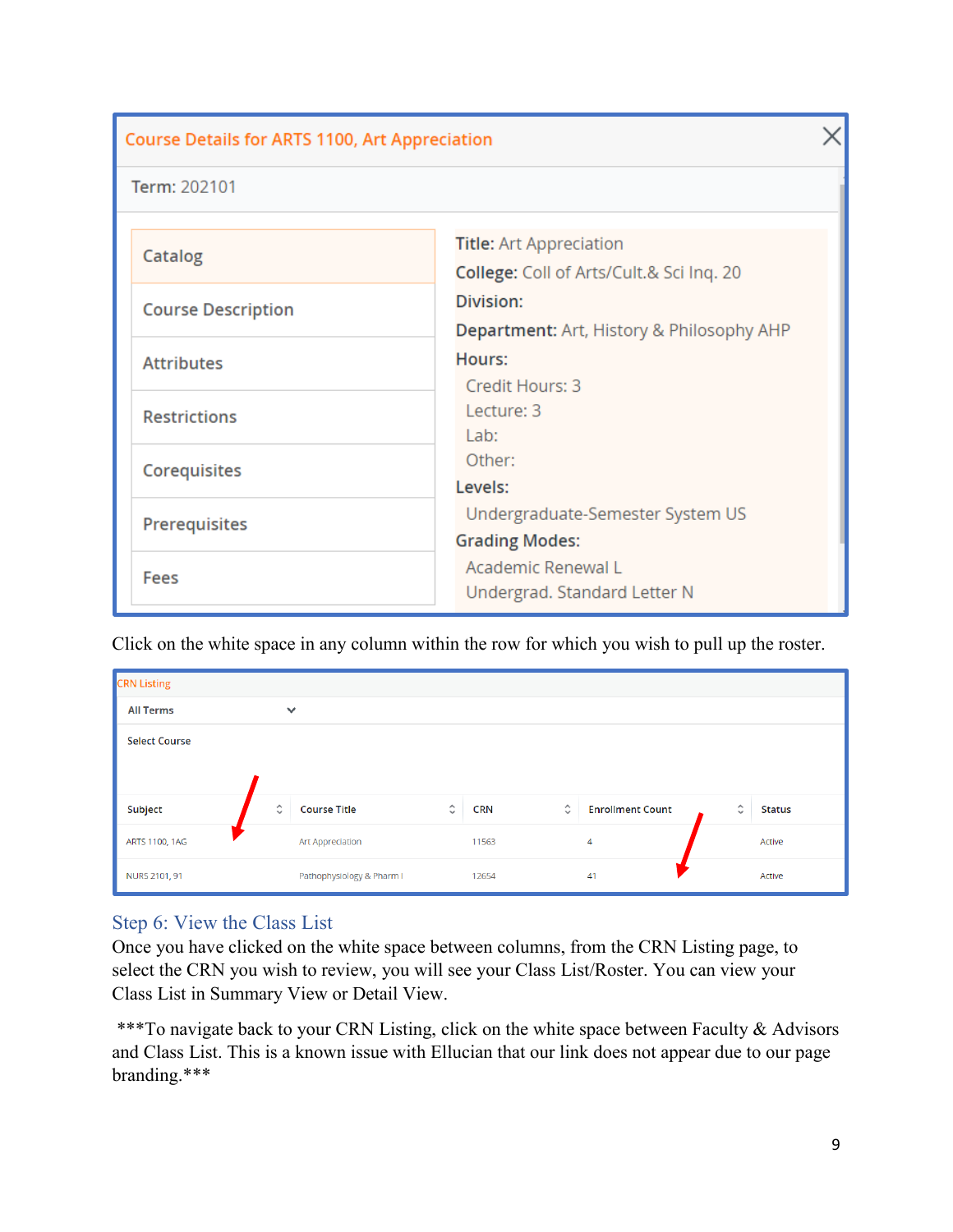

# <span id="page-9-0"></span>Summary View

To view a condensed version or summary of your Class List select the Summary View from the middle righthand of your screen.

|   | <b>Enrollment Counts</b>                   |         |                |                |       |                     |                     |                   |  |  |
|---|--------------------------------------------|---------|----------------|----------------|-------|---------------------|---------------------|-------------------|--|--|
|   |                                            | Maximum | Actual         | Remaining      |       |                     |                     |                   |  |  |
|   | <b>Enrollment</b><br>20                    |         | 1.             | 19             |       |                     |                     |                   |  |  |
|   | <b>Wait List</b><br>20                     |         | $\overline{0}$ | 20             |       |                     |                     |                   |  |  |
|   | <b>Cross List</b><br>$\overline{0}$        |         | $\overline{0}$ | $\overline{0}$ |       |                     |                     |                   |  |  |
|   |                                            |         |                |                |       |                     |                     |                   |  |  |
|   |                                            |         |                |                |       |                     | <b>Summary View</b> | $\checkmark$      |  |  |
|   |                                            |         |                |                |       | $\circled{1}$       | Search (Alt+Y)      | Q                 |  |  |
|   |                                            |         |                |                |       |                     |                     |                   |  |  |
|   |                                            |         |                |                |       |                     |                     |                   |  |  |
| ≎ | $\hat{\mathcal{L}}$<br><b>Credit Hours</b> | Midterm |                | $\hat{\cdot}$  | Final | $\hat{\mathcal{C}}$ | <b>Class</b>        | ∧<br>$\checkmark$ |  |  |

For large classes, you have the option to search or filter the class list.



#### <span id="page-9-1"></span>Detail View

To view additional details about the students registered for your course, the Detail View is recommended.

| <b>Enrollment Counts</b> |                |             |           |  |               |                    |              |
|--------------------------|----------------|-------------|-----------|--|---------------|--------------------|--------------|
|                          | Maximum Actual |             | Remaining |  |               |                    |              |
| Enrollment               | 20             |             | 19        |  |               |                    |              |
| Wait List                | 20             | $\mathbf 0$ | 20        |  |               |                    |              |
| Cross List               | $\overline{0}$ | 0           | 0         |  |               |                    |              |
|                          |                |             |           |  |               |                    |              |
|                          |                |             |           |  |               | <b>Detail View</b> | $\checkmark$ |
|                          |                |             |           |  | $\circled{m}$ | Search (Alt+Y)     | Q            |
|                          |                |             |           |  |               |                    |              |
|                          |                |             |           |  |               |                    |              |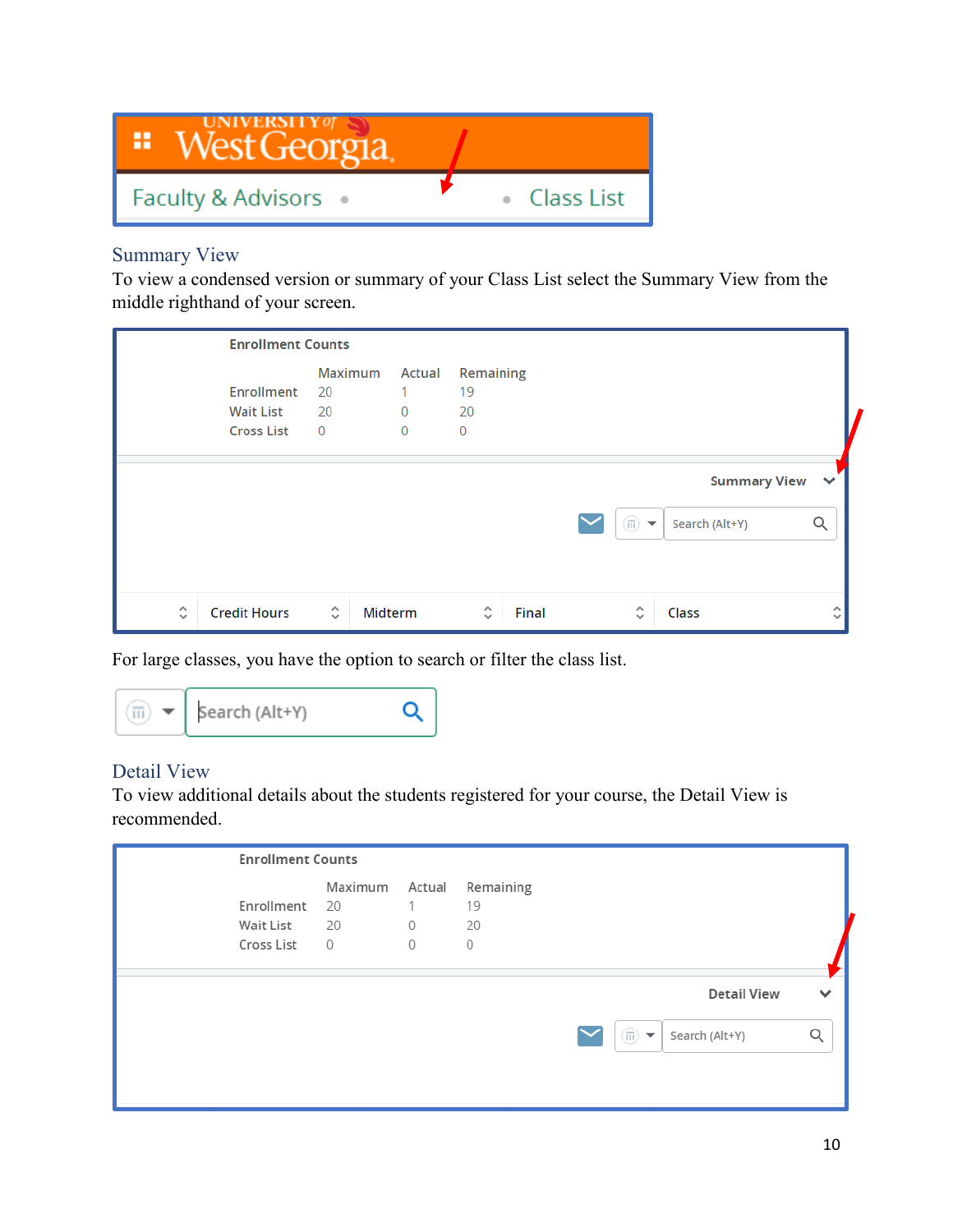For large classes, you have the option to search or filter the class list.



# <span id="page-10-0"></span>Step 7: Export or Print your Class List

When viewing a class list, you can export or print the Class List. You can find the links to export or print in the upper righthand corner of your Class List.

|                          |                |                |                  | Ċ<br>$\Box$ > Export | Print |
|--------------------------|----------------|----------------|------------------|----------------------|-------|
|                          |                |                |                  |                      |       |
| <b>Enrollment Counts</b> |                |                |                  |                      |       |
|                          | Maximum Actual |                | <b>Remaining</b> |                      |       |
| Enrollment               | 20             | 1              | 19               |                      |       |
| <b>Wait List</b>         | 20             | $\mathbf 0$    | 20               |                      |       |
| <b>Cross List</b>        | $\Omega$       | $\overline{0}$ | 0                |                      |       |

If you choose to export the class list, you will receive a pop-up. If you are using a version of excel older than 2007, choose .xls. If you are using a newer version of excel, choose .xlsx. Make your selection and then click "Export" to receive the class list in an Excel spreadsheet format.

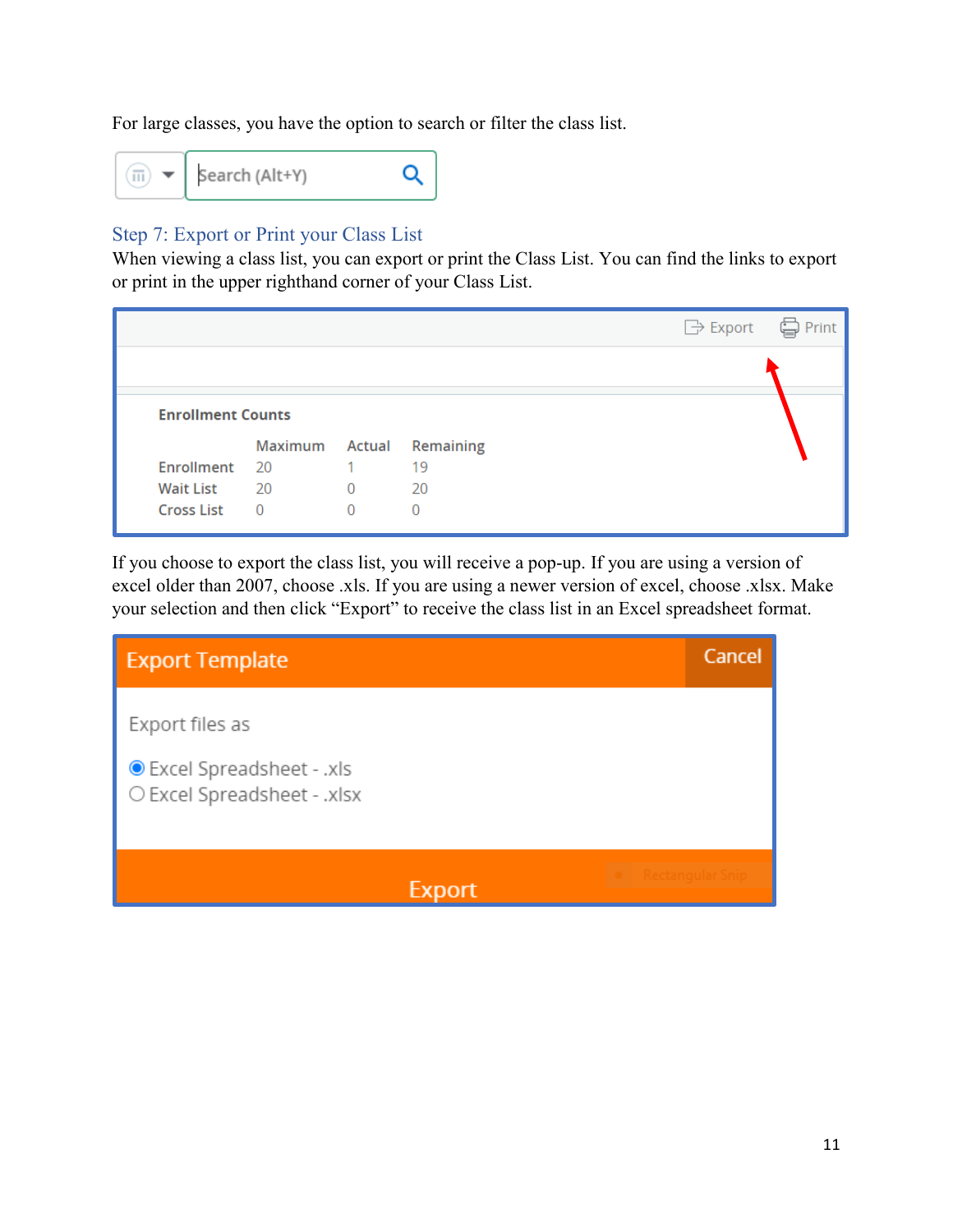| 11.              | <b>Course Information</b> |                      |                     |                  |                             |             |                           |              |
|------------------|---------------------------|----------------------|---------------------|------------------|-----------------------------|-------------|---------------------------|--------------|
|                  |                           | Youth, Crime and     |                     |                  |                             |             |                           |              |
|                  |                           | Community -          |                     |                  |                             |             |                           |              |
| 2                | <b>Course Title</b>       | <b>CRIM 4255 E01</b> |                     |                  |                             |             |                           |              |
|                  |                           | Summer               |                     |                  |                             |             |                           |              |
|                  |                           | Semester 2021 -      |                     |                  |                             |             |                           |              |
| 3                |                           | 202105               |                     |                  |                             |             |                           |              |
|                  | <b>Term</b>               |                      |                     |                  |                             |             |                           |              |
| $\overline{4}$   | <b>CRN</b>                | 50123                |                     |                  |                             |             |                           |              |
|                  |                           | 06/28/2021-          |                     |                  |                             |             |                           |              |
| 5                | <b>Duration</b>           | 07/23/2021           |                     |                  |                             |             |                           |              |
| $\boldsymbol{6}$ | <b>Status</b>             | Active               |                     |                  |                             |             |                           |              |
| $\overline{7}$   |                           |                      |                     |                  |                             |             |                           |              |
| 8                | <b>Enrollment Counts</b>  |                      |                     |                  |                             |             |                           |              |
| و                |                           | <b>Maximum</b>       | <b>Actual</b>       | <b>Remaining</b> |                             |             |                           |              |
|                  | 10 Enrollment             | 20                   | 1                   | 19               |                             |             |                           |              |
| 11               | <b>Wait List</b>          | 20                   | 0                   | 20               |                             |             |                           |              |
|                  | 12 Cross List             | O                    | 'n                  | ō                |                             |             |                           |              |
| 13               |                           |                      |                     |                  |                             |             |                           |              |
|                  | 14 Summary Class List     |                      |                     |                  |                             |             |                           |              |
|                  |                           |                      | <b>Registration</b> |                  |                             |             |                           |              |
|                  | 15 Student Name           | ID                   | <b>Status</b>       | Level            | <b>Credit Hours Midterm</b> |             | <b>Final</b>              | <b>Class</b> |
|                  |                           |                      |                     | Undergraduate-   |                             |             |                           |              |
|                  |                           |                      |                     | Semester         |                             |             |                           |              |
| 16               |                           |                      | **Registered**      | System           |                             | 3 No Access | <b>Enter Grade Junior</b> |              |
|                  |                           |                      |                     |                  |                             |             |                           |              |

If you choose to print a copy, it will be a printable screenshot that will appear in a new window.

Example of Printable Copy under Summary View.

|                                                                            | 4/13/2021                                  | Class List - Summary     |               |        |                               |              |                     |           |           |                    |        |
|----------------------------------------------------------------------------|--------------------------------------------|--------------------------|---------------|--------|-------------------------------|--------------|---------------------|-----------|-----------|--------------------|--------|
|                                                                            | <b>Class List - Summary</b>                |                          |               |        |                               |              |                     |           |           |                    |        |
|                                                                            | <b>Course Information</b>                  | <b>Enrollment Counts</b> |               |        |                               |              |                     |           |           |                    |        |
|                                                                            | Youth, Crime and Community - CRIM 4255 E01 |                          |               |        |                               | Maximum      |                     | Actual    | Remaining |                    |        |
|                                                                            | Term: Summer Semester 2021 - 202105        |                          |               |        | <b>Enrollment</b>             | 20           | ٠                   | 19        |           |                    |        |
|                                                                            | <b>CRN: 50123</b>                          |                          |               |        | <b>Wait List</b>              | 20           | $\circ$             |           |           |                    |        |
|                                                                            | Duration: 06/28/2021 - 07/23/2021          |                          |               |        | <b>Cross List</b>             | $\Omega$     | $\mathbf 0$         | $\bf{0}$  |           |                    |        |
|                                                                            | <b>Status: Active</b>                      |                          |               |        |                               |              |                     |           |           |                    |        |
|                                                                            | <b>Student Name</b>                        | ID                       |               |        | Level                         |              | <b>Credit Hours</b> |           |           | Final              | Class  |
|                                                                            |                                            |                          | "Registered"* | System | <b>Undergraduate-Semester</b> | $\mathbf{3}$ |                     | No Access |           | <b>Enter Grade</b> | Junior |
| @ 2013-2021 Ellucian Company L.P. and its affiliates. All rights reserved. |                                            |                          |               |        |                               |              |                     |           |           |                    |        |

Example of a Printable Copy under Detail View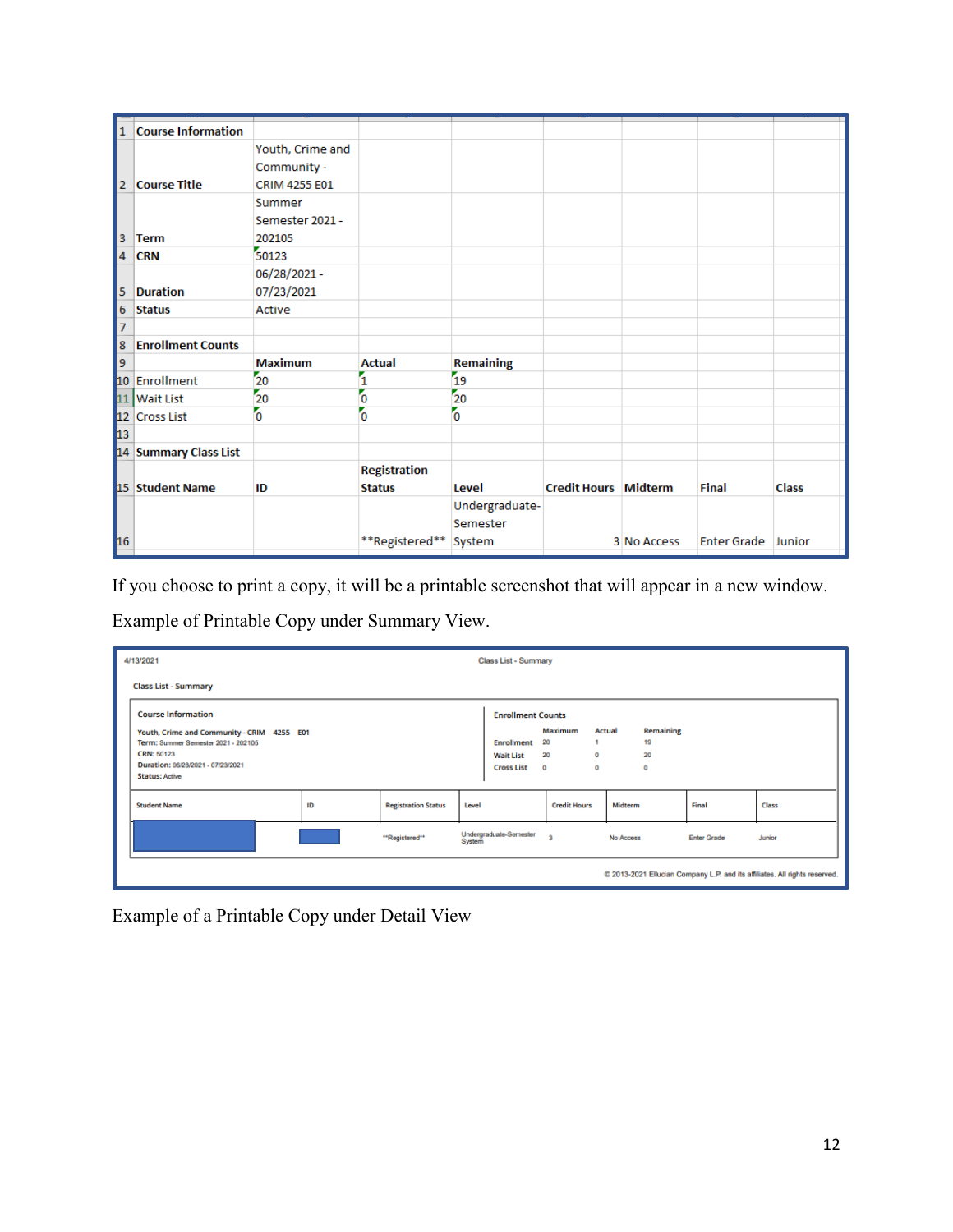| <b>Course Information</b>                                                                                                                                     |                                   |                                                                        |                                                           | <b>Enrollment Counts</b>           |  |                  |                    |        |
|---------------------------------------------------------------------------------------------------------------------------------------------------------------|-----------------------------------|------------------------------------------------------------------------|-----------------------------------------------------------|------------------------------------|--|------------------|--------------------|--------|
| Youth, Crime and Community - CRIM 4255 E01<br>Term: Summer Semester 2021 - 202105<br>CRN: 50123<br>Duration: 06/28/2021 - 07/23/2021<br><b>Status: Active</b> |                                   | <b>Maximum</b><br><b>Enrollment 20</b><br>Wait List 20<br>Cross List 0 | <b>Actual</b><br>$\mathbf{1}$<br>$\bf{0}$<br>$\mathbf{0}$ | Remaining<br>19<br>20<br>$\bullet$ |  |                  |                    |        |
| <b>Student Name</b>                                                                                                                                           | ID                                | <b>Registration Status</b>                                             | Level                                                     | <b>Credit Hours</b>                |  | Midterm          | Final              | Class  |
|                                                                                                                                                               |                                   | **Registered**                                                         | Undergraduate-Semester System 3                           |                                    |  | <b>No Access</b> | <b>Enter Grade</b> | Junior |
| <b>Degree</b>                                                                                                                                                 | 1- Bachelor of Science in Nursing |                                                                        |                                                           |                                    |  |                  |                    |        |
| <b>Study Path</b>                                                                                                                                             |                                   |                                                                        |                                                           |                                    |  |                  |                    |        |
| Level                                                                                                                                                         | Undergraduate-Semester System     |                                                                        |                                                           |                                    |  |                  |                    |        |
| Program                                                                                                                                                       |                                   |                                                                        |                                                           |                                    |  |                  |                    |        |
| <b>Catalog Term</b>                                                                                                                                           | <b>Fall Semester 2020</b>         |                                                                        |                                                           |                                    |  |                  |                    |        |
| <b>Admit Term</b>                                                                                                                                             | <b>Fall Semester 2018</b>         |                                                                        |                                                           |                                    |  |                  |                    |        |
| College                                                                                                                                                       | <b>School of Nursing</b>          |                                                                        |                                                           |                                    |  |                  |                    |        |
| Campus                                                                                                                                                        | Newnan, GA Resident Center        |                                                                        |                                                           |                                    |  |                  |                    |        |
| Major, Department and<br>Concentration                                                                                                                        | <b>Major: Nursing</b>             |                                                                        |                                                           |                                    |  |                  |                    |        |
| Minor                                                                                                                                                         |                                   |                                                                        |                                                           |                                    |  |                  |                    |        |
| Concentration                                                                                                                                                 |                                   |                                                                        |                                                           |                                    |  |                  |                    |        |
| Other field of study                                                                                                                                          |                                   |                                                                        |                                                           |                                    |  |                  |                    |        |

You may also adjust the viewable student information by clicking the mini Parthenon icon for options. Simply check or uncheck relative information or leave it set as "Select All".



One other item to note, if you click the student's 917# in the class list, a pop-up will display additional student information that may be useful.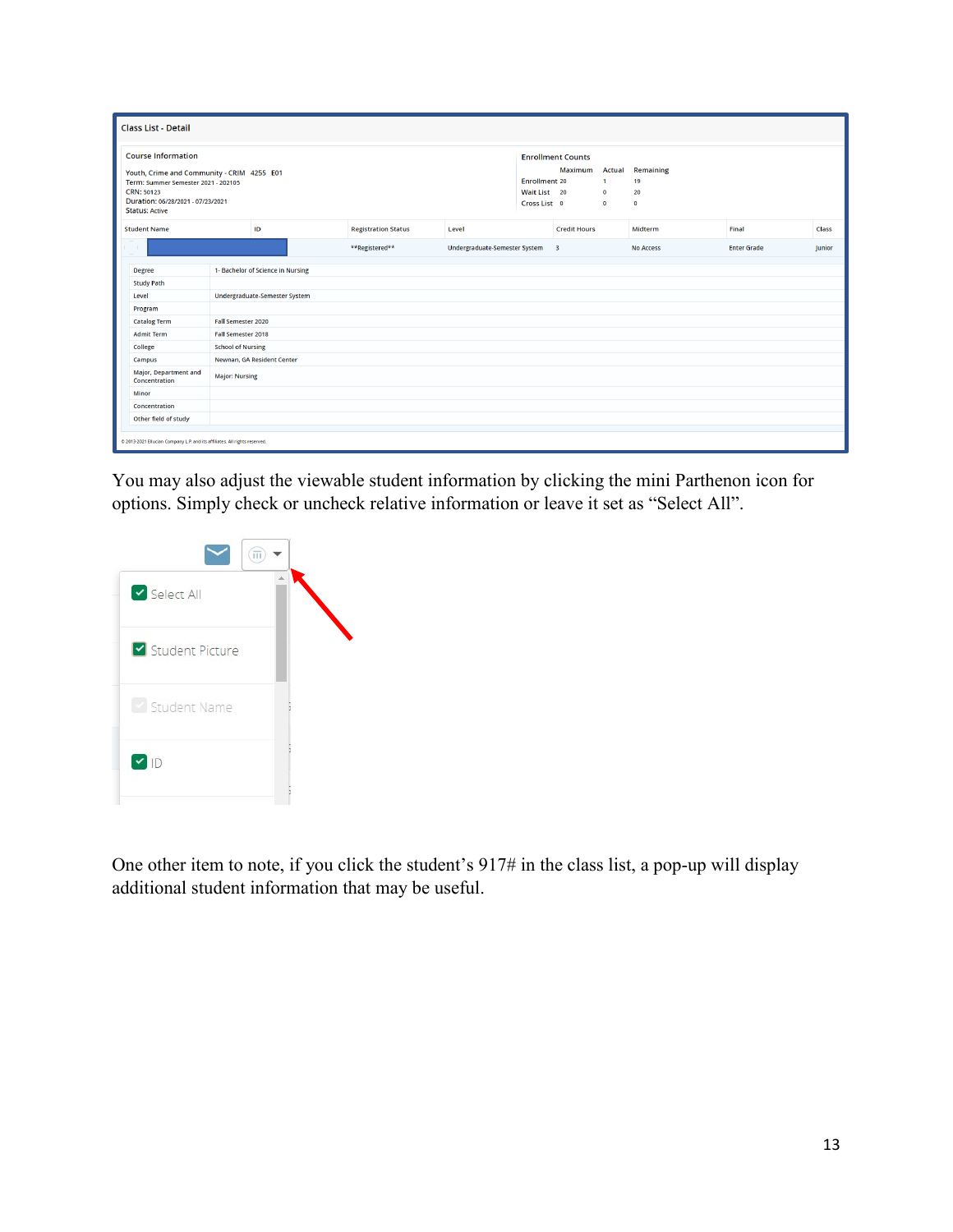| Degree: Non-degree Undergrads |                               |  |  |  |  |  |  |  |  |  |
|-------------------------------|-------------------------------|--|--|--|--|--|--|--|--|--|
| <b>Study Path</b>             |                               |  |  |  |  |  |  |  |  |  |
| Level                         | Undergraduate-Semester System |  |  |  |  |  |  |  |  |  |
| Program                       |                               |  |  |  |  |  |  |  |  |  |
| Catalog Term                  | Fall Semester 2020            |  |  |  |  |  |  |  |  |  |
| Admit Term                    | Fall Semester 2020            |  |  |  |  |  |  |  |  |  |
| College                       | No College Designated         |  |  |  |  |  |  |  |  |  |
| Campus                        | Carrollton Campus             |  |  |  |  |  |  |  |  |  |
| Major                         | Undeclared                    |  |  |  |  |  |  |  |  |  |
| Department                    |                               |  |  |  |  |  |  |  |  |  |

#### <span id="page-13-0"></span>Step 8: Email Students on your Roster

To email students on your roster, there are a couple of options.

**To email a single student**: Hover over a single student name on the class list and a pop-up will appear with the student's email address listed. You can then click on the email address to email the student.

**To email the entire class**: select all of the students by clicking the check box at the top of the class list to select all, then clicking on the email icon on the right hand of your screen. \*\*\*Please note that at this time you cannot select a partial list of students to email using this feature. You will need to select all, then remove students individually from your email server. The Registrar's Office is working with Ellucian to make this available.

| <b>Enrollment Counts</b>              |                                 |         |                                                                        |              |
|---------------------------------------|---------------------------------|---------|------------------------------------------------------------------------|--------------|
| Enrollment<br>Wait List<br>Cross List | Maximum Actual<br>-13<br>5<br>0 | 13<br>0 | Remaining<br>0<br>4<br>0                                               |              |
|                                       |                                 |         | <b>Summary View</b><br>$\overline{m}$ $\overline{m}$<br>Search (Alt+Y) | $\checkmark$ |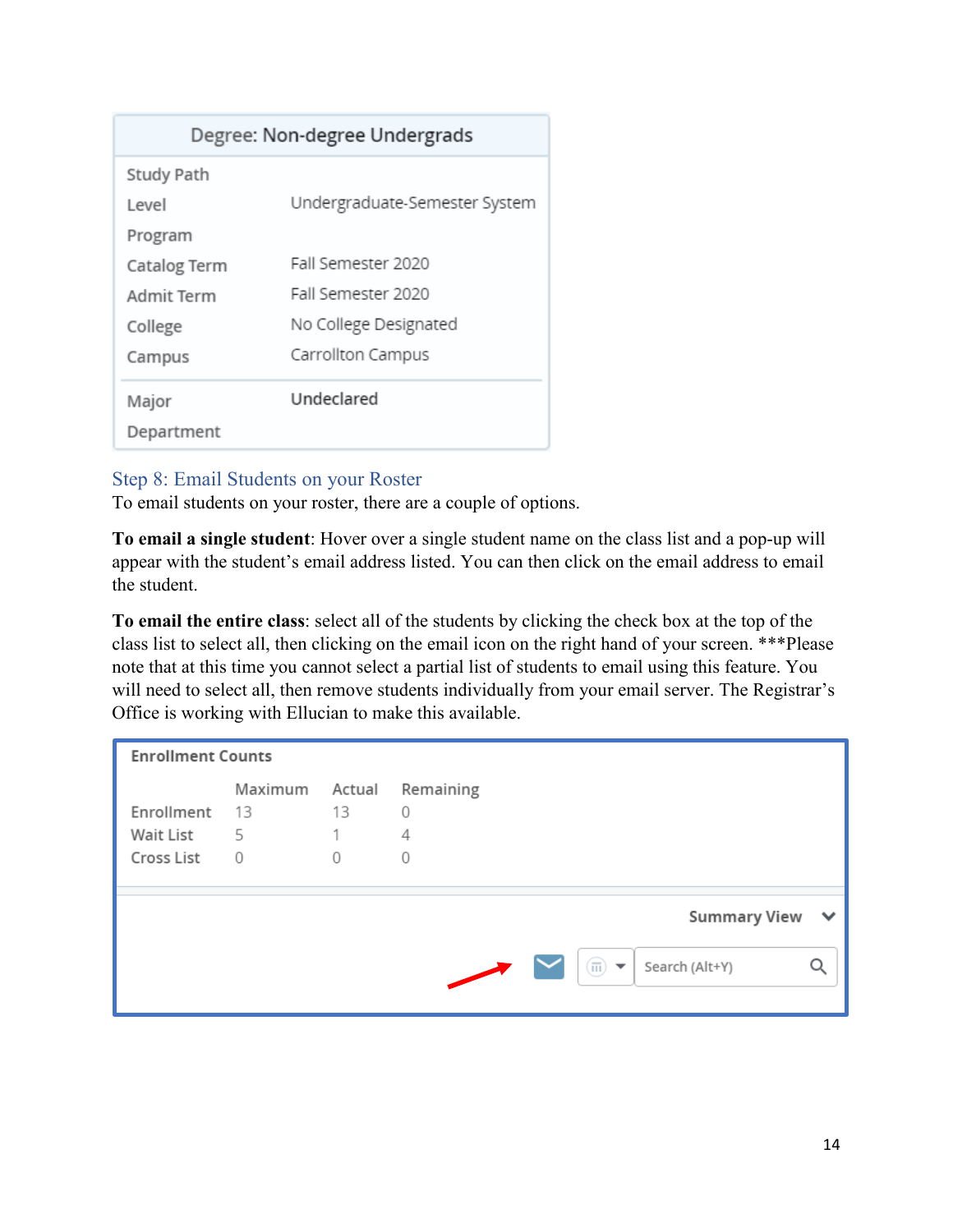# <span id="page-14-0"></span>Waitlisting

# <span id="page-14-1"></span>Things to Remember

- If you have a section that allows for waitlisting, no seat overrides should be processed for students until faculty receives notification from the Registrar's Office during the add/drop period. Providing overrides will cause issues with the waitlist functionality.
- UWG does not currently offer waitlisting during summer semesters.
- At any time, you can **return to the Faculty & Advisor Menu** by clicking on the 4 square menu in the upper left corner of the UWG Banner, selecting Banner, Faculty and Advisors, then whichever link in BanWeb Version 8 you wish to view.

# <span id="page-14-2"></span>Step 1: Navigate to the Class List Page

Use the steps outlined in this document for Logging in and Navigating Self Service Faculty Class List.

#### <span id="page-14-3"></span>Step 2: Select the Appropriate CRN

Click on the white space in any column within the row for which you wish to pull up the roster.

| <b>CRN Listing</b>             |                                            |                                   |                                                |               |
|--------------------------------|--------------------------------------------|-----------------------------------|------------------------------------------------|---------------|
| <b>All Terms</b>               | $\checkmark$                               |                                   |                                                |               |
| <b>Select Course</b>           |                                            |                                   |                                                |               |
| $\hat{\mathcal{C}}$<br>Subject | $\hat{\mathcal{C}}$<br><b>Course Title</b> | $\hat{\mathcal{L}}$<br><b>CRN</b> | $\hat{\mathcal{C}}$<br><b>Enrollment Count</b> | <b>Status</b> |
| ARTS 1100, 1AG                 | <b>Art Appreciation</b>                    | 11563                             | $\overline{4}$                                 | Active        |
| NURS 2101, 91                  | Pathophysiology & Pharm I                  | 12654                             | 41                                             | Active        |

# <span id="page-14-4"></span>Step 3: View Enrollment Counts

You are now on the Class List Page for the CRN selected. At the top of this page you will see a course information summary as well as the enrollment count summary. Within the Enrollment Counts, you will find your Maximum, Actual, and Remaining seat counts for the Wait List.

| <b>Class List</b>                                              | ⋴<br>$\rightarrow$ Export             |
|----------------------------------------------------------------|---------------------------------------|
| <b>Spring Semester 2021 - 202101</b><br>NURS 2101   12654<br>v |                                       |
| <b>Course Information</b><br>❤                                 | <b>Enrollment Counts</b>              |
| Pathophysiology & Pharm I - NURS 2101 91                       | Maximum<br>Actual<br>Remaining        |
| CRN: 12654                                                     | Enrollment<br>41<br>41<br>$\circ$     |
| Duration: 01/09/2021 - 05/11/2021                              | Wait List<br>$\circ$<br>0<br>$\Omega$ |
| <b>Status: Active</b>                                          | 999<br>Cross List<br>82<br>917        |

Under the Course Information you will find a tab to view your Wait List. Select the Wait List Tab to view students waitlisted for the course.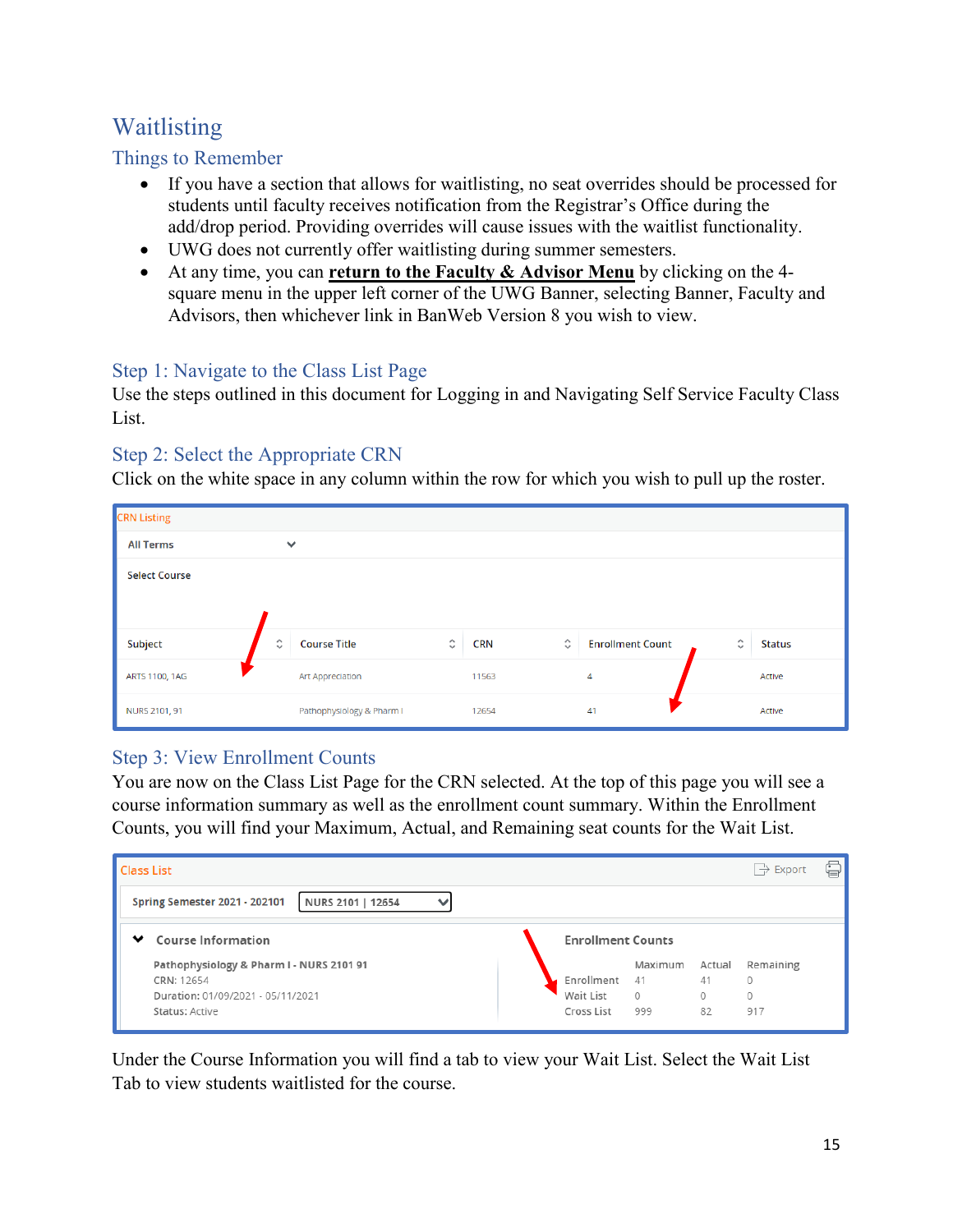

# <span id="page-15-0"></span>Step 4: View Wait List Positions & Notification Expirations

This page will show all students currently on the wait list for this section, their wait list position, and time of notification expiration. If a student has been notified that a seat is available, they will show a Notification Expires date and time. If the student does not register by this time, they will be dropped from the Wait List during automated processing. The next student on the Wait List will be notified within approximately 15 minutes after the Wait List Notification for the current student expires.

|                                                                                      | <b>Class List</b> | <b>Wait List</b>                    |    |                     |                        |                                     |                                      |                 |                                     |                                                               |                                   | Summary View $\vee$    |
|--------------------------------------------------------------------------------------|-------------------|-------------------------------------|----|---------------------|------------------------|-------------------------------------|--------------------------------------|-----------------|-------------------------------------|---------------------------------------------------------------|-----------------------------------|------------------------|
| $\bigcirc$<br><b>Summary Wait List</b><br>Search (Alt+Y)<br>$\overline{\phantom{0}}$ |                   |                                     |    |                     |                        |                                     |                                      |                 |                                     |                                                               |                                   |                        |
|                                                                                      |                   | <b>Student Name</b><br>$\checkmark$ | ID | $\hat{\mathcal{S}}$ | Registration<br>Status | $\hat{\phantom{a}}$<br>$\checkmark$ | $\hat{\mathcal{L}}$<br>Level         | Credit<br>Hours | $\hat{\phantom{a}}$<br>$\checkmark$ | Waitlist<br>$\boldsymbol{\wedge}$<br>$\checkmark$<br>Position | Notification<br>$\sim$<br>Expires | $\hat{\cdot}$<br>Class |
| $\blacksquare$                                                                       |                   |                                     |    |                     | Wait-Listed            |                                     | Undergraduate-<br>Semester<br>System | $\circ$         |                                     |                                                               | $\overline{\phantom{a}}$          | Freshman               |

# <span id="page-15-1"></span>Step 5: Emailing Students on the Wait List

To email a student on the waitlist, check the box next to the left of the student's name & click the email icon. You can also hover over a single student's name on the wait list and a pop-up will appear with the student's email address. Click on the email address to open your email & email the student.